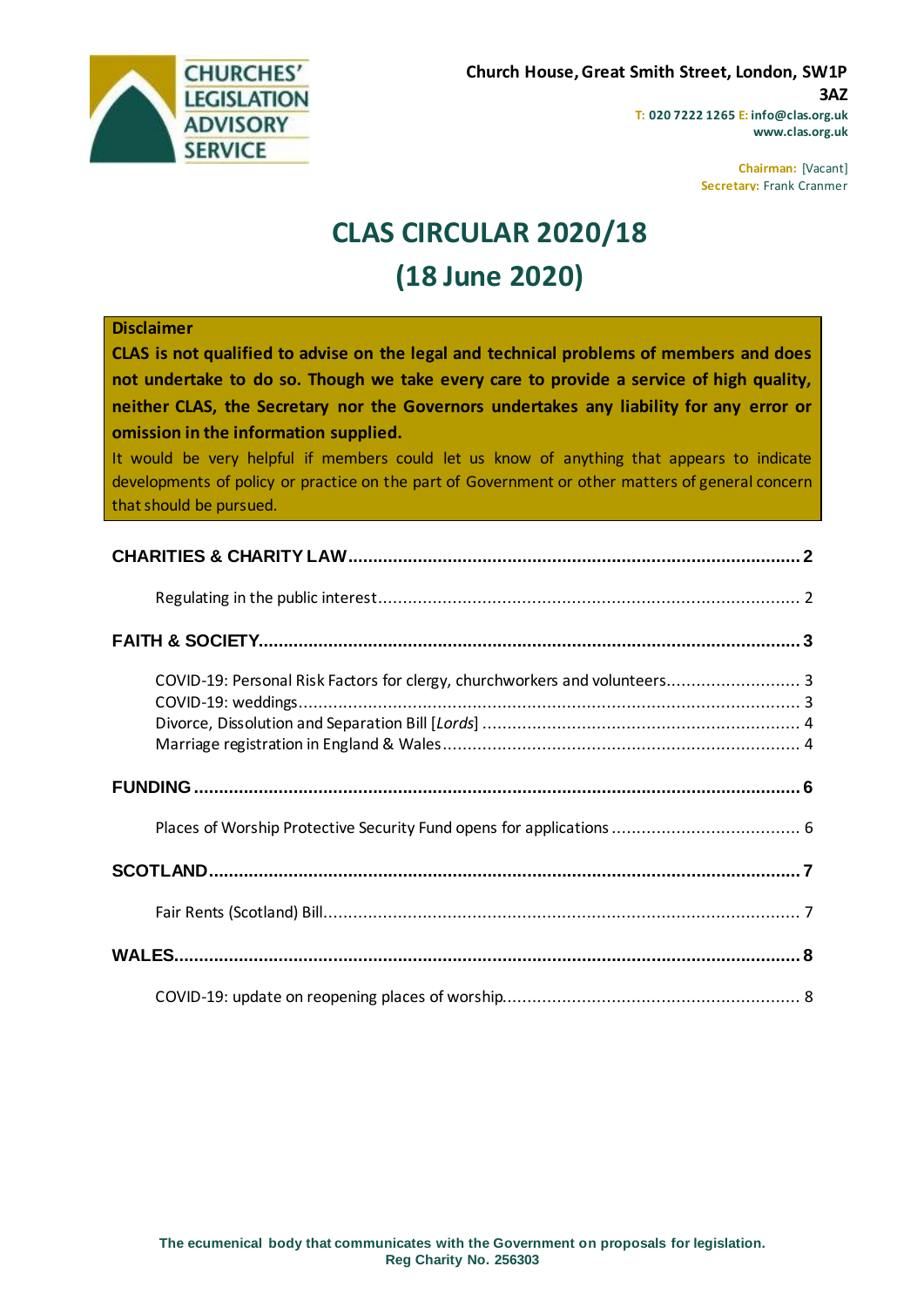# <span id="page-1-0"></span>**CHARITIES & CHARITY LAW**

### <span id="page-1-1"></span>**Regulating in the public interest**

**For information** 

The Charity Commission has [published](https://assets.publishing.service.gov.uk/government/uploads/system/uploads/attachment_data/file/891221/Regulating_in_the_public_interest_research_report.pdf) an analysis of the relationship between charity, charities and the general public. The report aims to offer a better understanding of:

- The public in whose interest the Charity Commission regulates
- The views of trustees
- The contemporary world in which everyone must operate.

The Commission states that 'people's circumstances and outlook on life often vary greatly and these variations have a large influence over their views about Charity and charities.' It notes that there are 'common themes which transcend those differences in background', those being:

- The fact that the way charities go about their work is as important as the work that they do
- That all charities share a collective responsibility to uphold the reputation of Charity more widely
- Registered charity status brings with it in the public mind a level of reassurance about conduct, efficiency and impact.

[Source: Charity Commission, 15 June]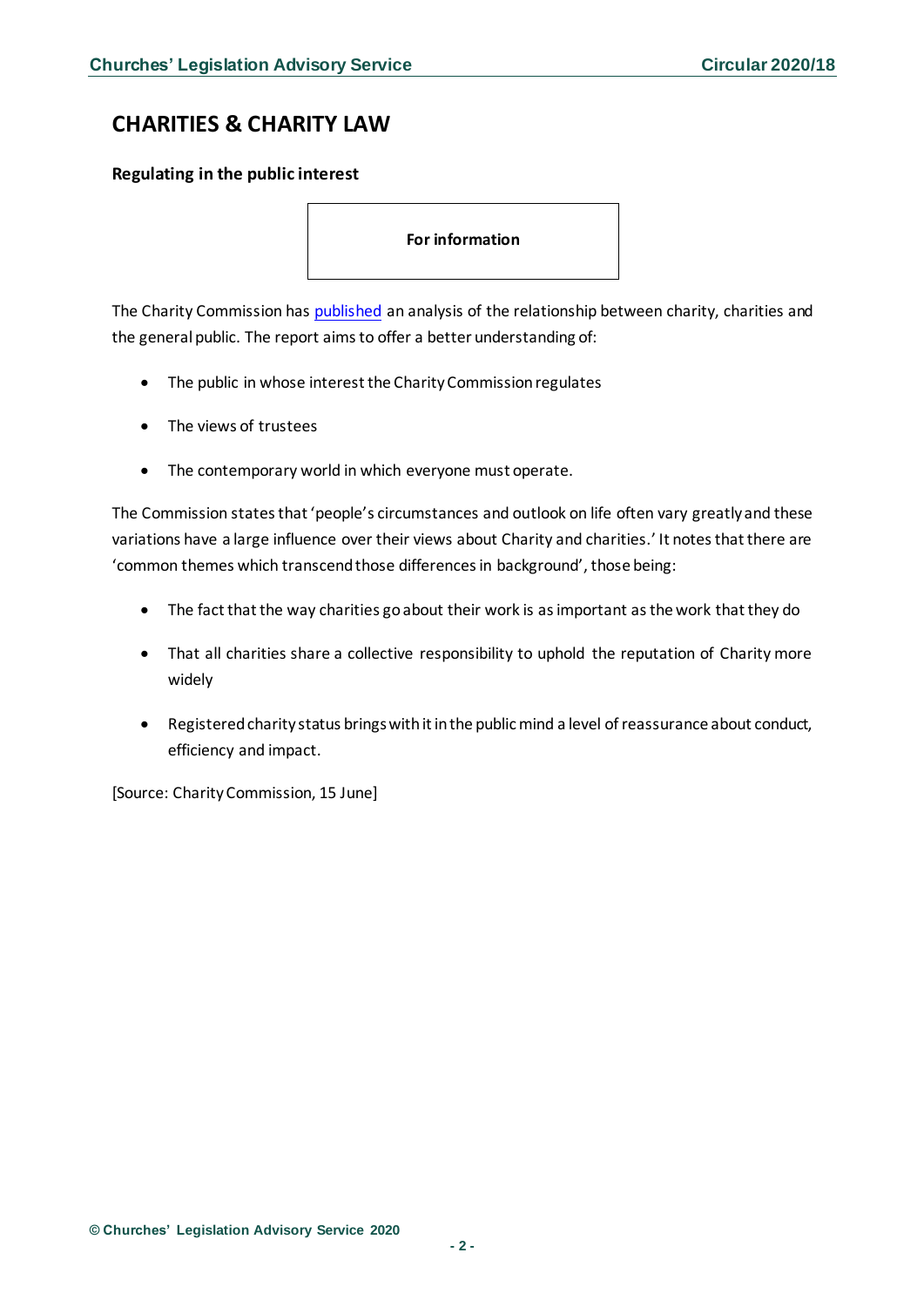# <span id="page-2-0"></span>**FAITH & SOCIETY**

### <span id="page-2-1"></span>**COVID-19: Personal Risk Factors for clergy, churchworkers and volunteers**

**For information** 

The Church of England has [issued](https://www.churchofengland.org/more/media-centre/coronavirus-covid-19-guidance-churches) a new FAQ which may be of interest to CLAS members more generally: '*What guidance is in place for clergy, church workers and volunteers who are deemed to be at additional risk?'* in the Prayer and Worship section of its COVID-19 pages and it has updated the FAQ '*What guidance is available for Holy Communion?'*.

*[COVID-19: Personal Risk Factors for Clergy, Church Workers and Volunteers](https://www.churchofengland.org/sites/default/files/2020-06/Personal%20Risk%20Factors%20for%20Clergy%2C%20Church%20Workers%20and%20Volunteers%20v1.pdf)* notes the importance of recognising that certain groups of people are at greater risk than others; medical history is one indicator of increased risk but other factors have been identified as well. The Government and the [NHS](https://www.nhs.uk/conditions/coronavirus-covid-19/people-at-higher-risk/) list two categories that are at increased clinical risk; people at high risk (clinically extremely vulnerable) and people at moderate risk (clinically vulnerable). These groups are detailed in the document; in addition, Public Heath England has identified a number of risk factors for serious illness and death as a result of contracting COVID-19, some of which are also identified in the NHS clinical risk categories. The document concludes: 'Those in the Clinically Extremely Vulnerable Group should be advised not to consider employment or volunteering outside their homes. Clergy, Church Workers and Volunteers in other "at-risk" groups should discuss their situation with their Diocesan Bishop, employer or incumbent with regard to the type of work or voluntary activity they are able to perform'.'

[Church of England, 16 June]

#### <span id="page-2-2"></span>**COVID-19: weddings**

**For information** 

On 15 June, the Secretary of State for Housing, Communities and Local Government, Robert Jenrick, [answered](https://hansard.parliament.uk/commons/2020-06-15/debates/CC2FB3BB-DB37-4CCF-931F-DEFB5E17F0DF/WeddingsSectorCovid-19) several questions relating to weddings in the context of COVID-19. In the course of his responses he said that 'there is a significant effort across Government to allow people to hold weddings—in particular, small ones with appropriate social distancing—as soon as we can, but this must be done safely'.

[Source: Commons *Hansard*, 15 June]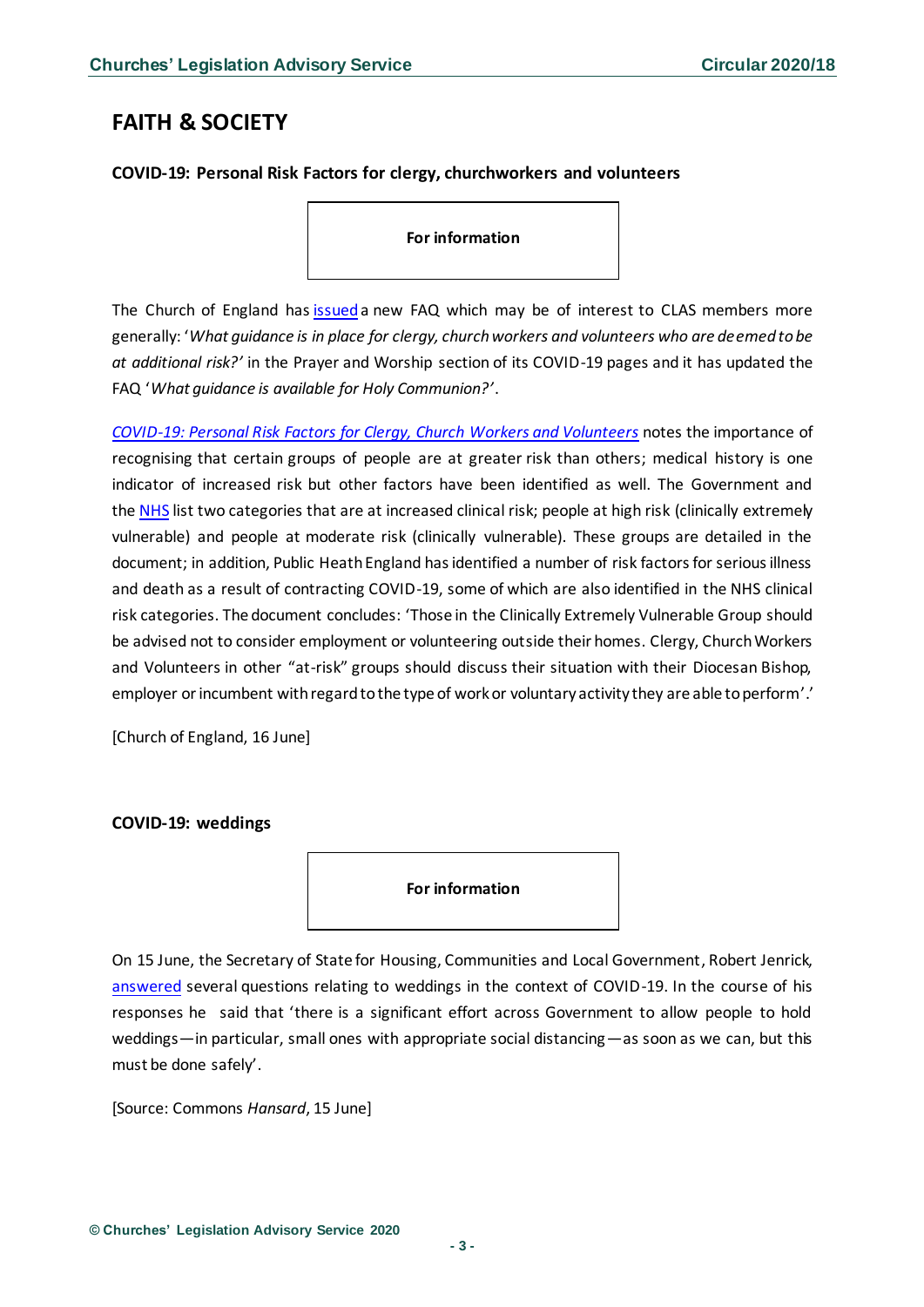<span id="page-3-0"></span>**Divorce, Dissolution and Separation Bill [***Lords***]**



The Divorce, Dissolution and Separation Bill was considered by the Commons in [Committee](https://hansard.parliament.uk/commons/2020-06-17/debates/45EE5F3F-8AE6-413D-AF68-EDA8484726CD/DivorceDissolutionAndSeparationBill(Lords)) on 17 June, read the third time and passed, with amendments. The next stage is for the Commons Amendments to be considered by the Lords.

The Commons Library has prepared a research briefing on the Bill[, here.](https://commonslibrary.parliament.uk/research-briefings/cbp-8697/)

[Source: Commons *Hansard*, 17 June]

#### <span id="page-3-1"></span>**Marriage registration in England & Wales**

**For information** 

On 26 May, we wrote to the General Register Office with various queries following the publication of its latest *Newsletter*:

- if it is correct to assume that what the *Newsletter* described as 'the requirement for the prior attendance of the couple at the local register office to give notice of intention to marry' means that the couple must attendand at the office in the registration district where the marriage is to take place, or would attendance at *any* register office comply with the requirement – if, for example, the couple live and work in London but are marrying in Carlisle – and if the bride and groom live in different places, whether they will need to go to two offices separately as at present.
- Whether, given that registration is to be purely electronic in future, couples might have the option of attending *either*the local register office where they live *or* at the local register office where the wedding is to take place.
- Whether the requirement that 'the signed schedule will then be returned to the register office for the registration district in which the marriage was solemnised' means that, under the latest proposal, *anyone* will be able return the schedule – for example, the officiant or a parent of one of the newlyweds – and that it will no longer be an obligation on the couple themselves.
- Whether it would be possible to issue the schedule in duplicate so that one copy could be retained by the church at which the wedding takes place for its own records.

On 15 May, the GRO replied as follows:

'The changes are to the manner of the registration of marriages and the issue of certificates from registered buildings will cease. The changes do not affect the preliminaries to marriage, i.e. the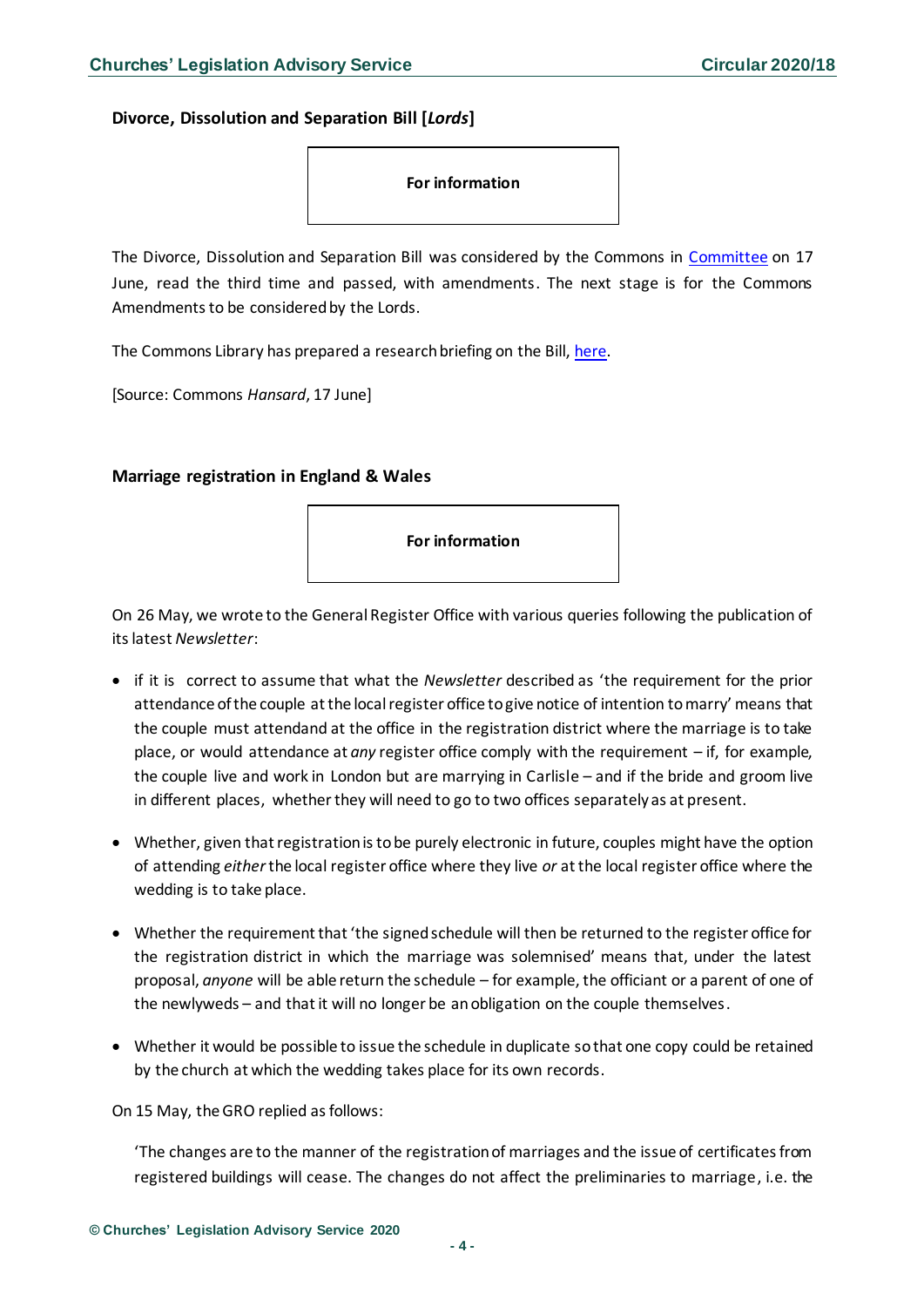requirement for the prior attendance of the couple at the a register office to give notice of intention to marry. How the notice will be taken or the requirement to have the relevant qualification (residence or UPW) to marry in a registered building or the form of marriage ceremony are not part of the legislative changes.

There are no plans to issue duplicate schedules for a registered building to retain as a local record. Further updates on processes and procedures will follow as they are finalised. Training/awareness products will also be provided. We will be in touch again as soon as we are able to answer more detailed questions.'

[Source: GRO, 15 May]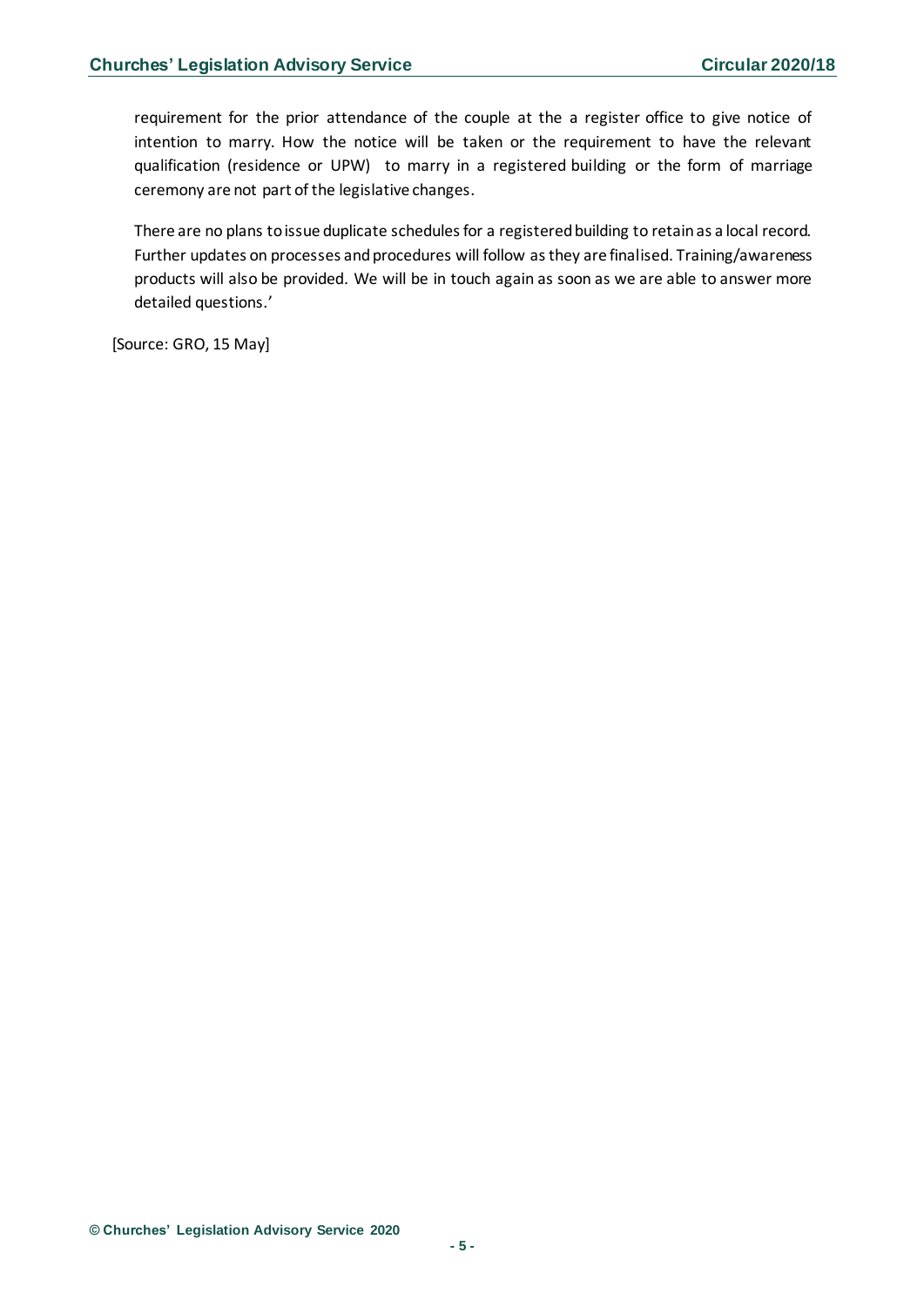# <span id="page-5-0"></span>**FUNDING**

### <span id="page-5-1"></span>**Places of Worship Protective Security Fund opens for applications**

**For information** 

The Places of Worship Protective Security Scheme, which offers Government funding for places of worship to improve their physical security, is open for applications. The Scheme can include more secure gates, locks, alarms and CCTV in order to deter and prevent hate crime attacks. Groups have until **9 August**to make an application.

As we have previously mentioned, the Home Office [opened a consultation on 15 March](https://www.gov.uk/government/consultations/protecting-places-of-worship-consultation) to review what else can be done to protect faith institutions, while ensuring that a balance is struck between worshipping openly without fear and providing adequate security measures to protect worshippers. The consultation closes on **28 June**.

[Source: Home Office, 16 June]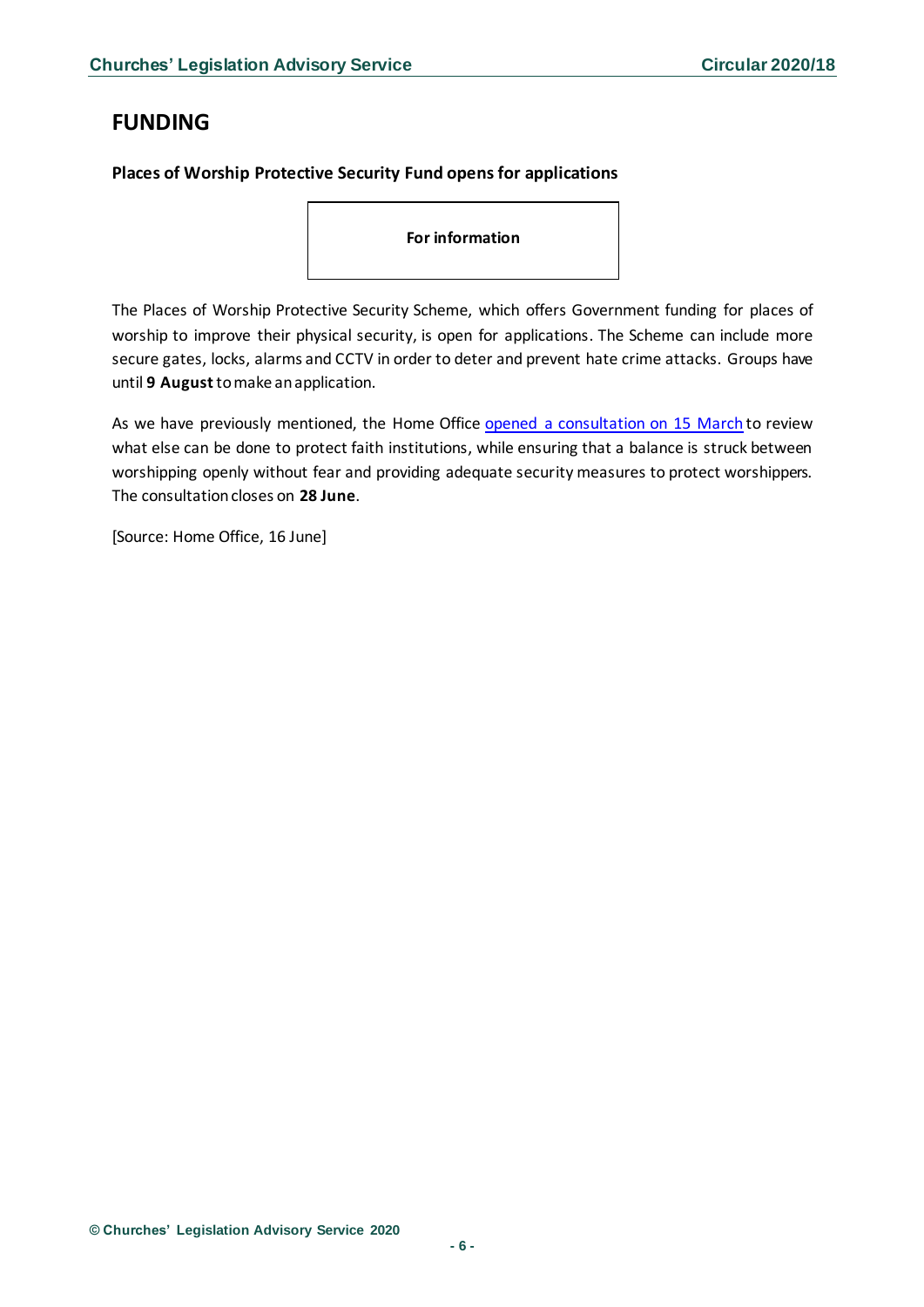# <span id="page-6-0"></span>**SCOTLAND**

<span id="page-6-1"></span>**Fair Rents (Scotland) Bill**

**For information** 

The [Fair Rents \(Scotland\) Bill](https://beta.parliament.scot/-/media/files/legislation/bills/current-bills/fair-rents-scotland-bill/introduced/policy-memorandum-fair-rents-scotland-bill.pdf) was introduced on 1 June by Pauline McNeill MSP. The Bill amends the *Private Housing (Tenancies) (Scotland) Act 2016* to change the law surrounding private rented housing in Scotland, in order to try to control rent levels. The Bill also:

- 'Prevents a landlord from increasing rent by more than a set level (related to inflation)
- Allows a tenant to apply to the rent officer to have a "fair open market rent" set for the property (a tenant can do this only once in any 12-month period)
- Means that landlords must include details of the rent they charge in the public register known as the Scottish Landlord Register.'

[Source: Scottish Parliament, 1 June]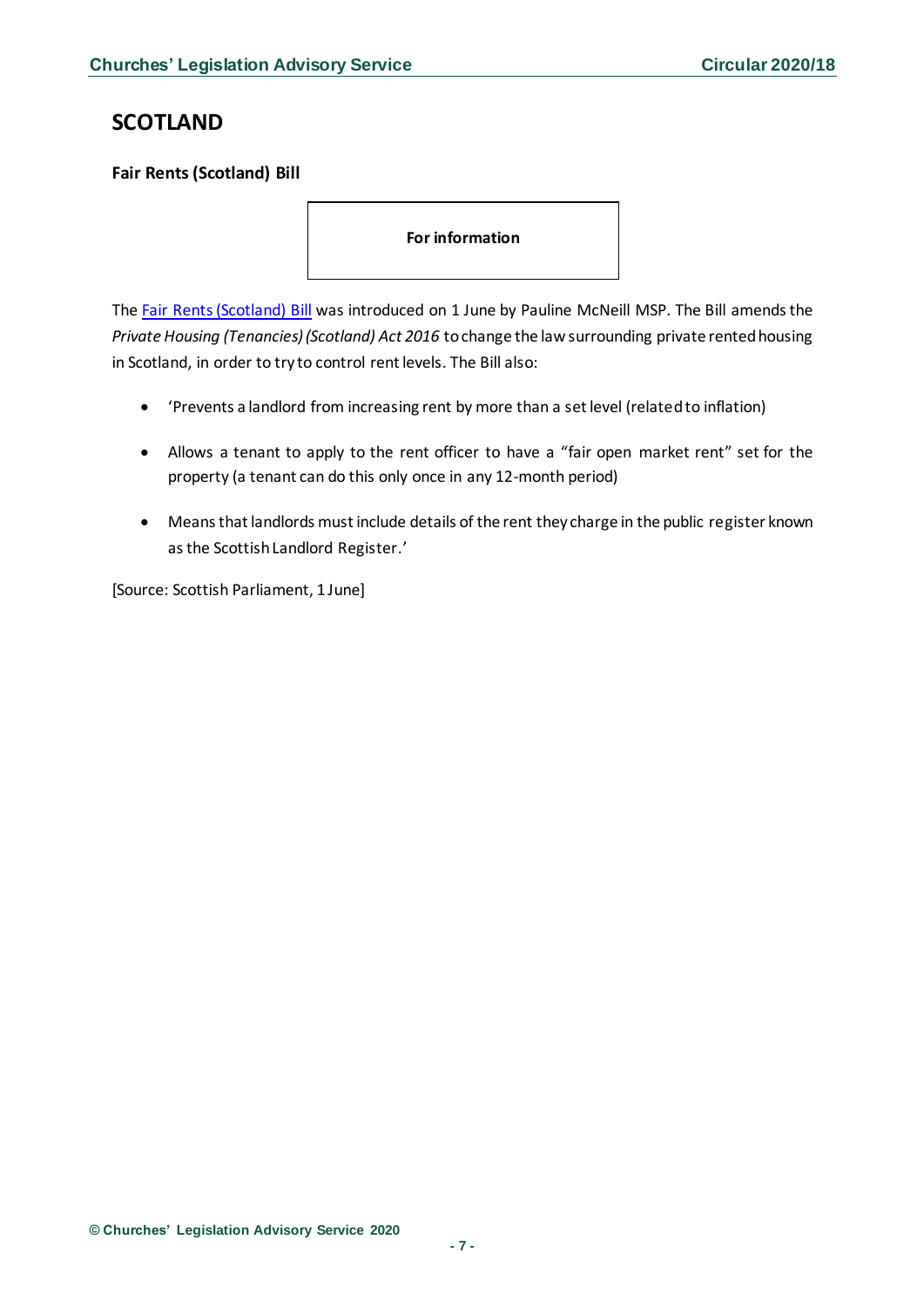## <span id="page-7-0"></span>**WALES**

### <span id="page-7-1"></span>**COVID-19: update on reopening places of worship**

**For information** 

*Gethin Rhys, Policy Officer of Cytûn: Churches together in Wales, has circulated an update COVID-19 and places of worship, which we reproduce with his permission.*

Speaking in the Senedd on Wednesday, 10 June, First Minister Mark Drakeford [said](https://record.assembly.wales/Plenary/6346#C293130)at para 110:

'We raised the matter on 29 April in the faith communities forum, with leaders of faith communities in Wales, about the reopening of venues for private prayer. At that point, the firm advice from leaders of those communities was that it wasn't practical for them to be able to reopen those venues in a way that is safe. I attended the last meeting of the faith communities forum last week. An enormous amount of work has gone on by those communities to put themselves in a position where they could now potentially reopen venues for private prayer. I was very impressed by all the practical things that they had thought about and were putting into place and we will consider that very seriously as we move to the end of the current three-week cycle.'

No further announcement is expected until Friday, 19 June. But following further discussions, the Welsh Government has agreed that it would be timely to draw the attention of those responsible for places of worship to guidance which is already in the public domain, which in due course may be useful to those who wish to arrange the re-opening of places of worship, once that is permitted, and should they wish to do so. Not all guidance will be relevant to all buildings or situations, but we believe that being in possession of this information will allow building managers to begin preparatory work if they so wish.

### **Useful resources**

- [Working safely during coronavirus.](https://www.gov.uk/guidance/working-safely-during-coronavirus-covid-19/5-steps-to-working-safely)
- [Working safely in offices and similar environments.](https://www.gov.uk/guidance/working-safely-during-coronavirus-covid-19/offices-and-contact-centres)
- [Health & Safety Executive Risk assessment guidance.](https://www.hse.gov.uk/coronavirus/working-safely/risk-assessment.htm)
- **[COVID workforce risk assessment tool:](https://gov.wales/covid-19-workforce-risk-assessment-tool) there are plans to create versions that could be used** in other settings, however, this will give you a good starting point.
- [Cleaning guidance for non-healthcare settings](https://www.gov.uk/government/publications/covid-19-decontamination-in-non-healthcare-settings).
- Statutory guidance on taking all reasonable measures to maintain physical distancing in the [workplace](https://gov.wales/taking-all-reasonable-measures-maintain-physical-distancing-workplace) and [supplementary guidance.](https://gov.wales/taking-all-reasonable-measures-maintain-physical-distancing-workplace-supplementary-guidance#section-40343)
- Test, trace, protect: [information and Q&A about Test, Trace, Protect](https://gov.wales/test-trace-protect-your-questions).